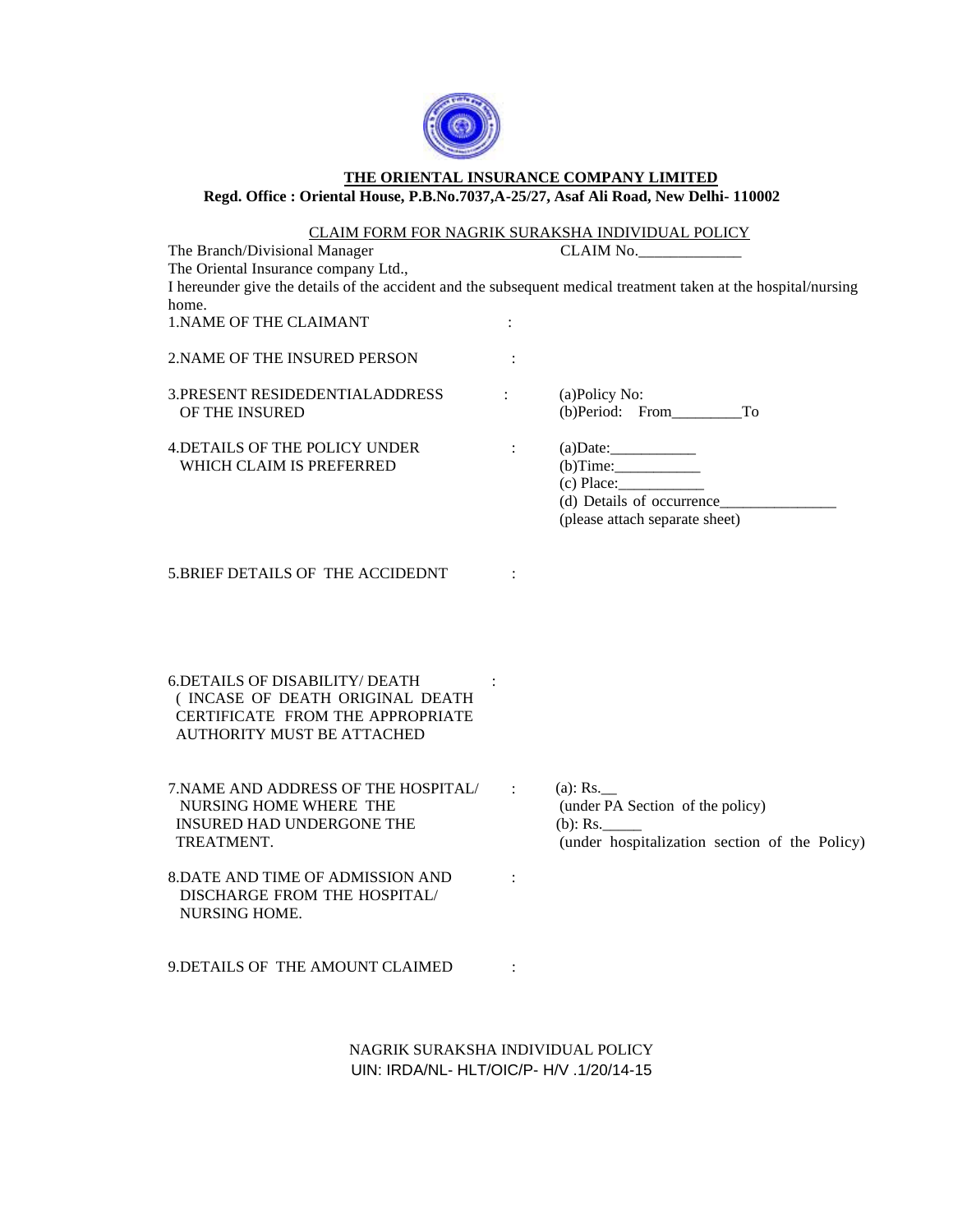I FURTHER CONFIRM AND DECLARE THAT THE INFORMATION FURNISHED ABOVE ARE TRUE TO THE BEST OF MY KNOWLEDGE AND IF AT ANY STAGE IT IS FOUND THAT ANY OF THE INFORMATION FURNISHED BY ME ABOVE IS INCORRECT, THE CLAIM PREFERRED ABOVE MAY BE FORFEITED, BY THE COMPANY.

DATE:

PLACE:\_\_\_\_\_\_\_\_\_\_\_\_ SIGNATURE OF THE CLAIMANT

NB : 1. PLEASE NOTE THAT ISSUANCE OF THIS CLAIM FORM DOES NOT AMOUNT TO ADMISSION OF THE LIABILITY BY THE COMPANY.

 2. ALLTHE ORIGINAL DOCUMENTS LIKE CASH MEMOS BILLS ETC.SHOULD BE ENCLOSED IN SUPPORT OF CLAIM.

LIST OF ENCLOSURES: 1. 2. 3. 4

NAGRIK SURAKSHA INDIVIDUAL POLICY UIN: IRDA/NL- HLT/OIC/P- H/V .1/20/14-15